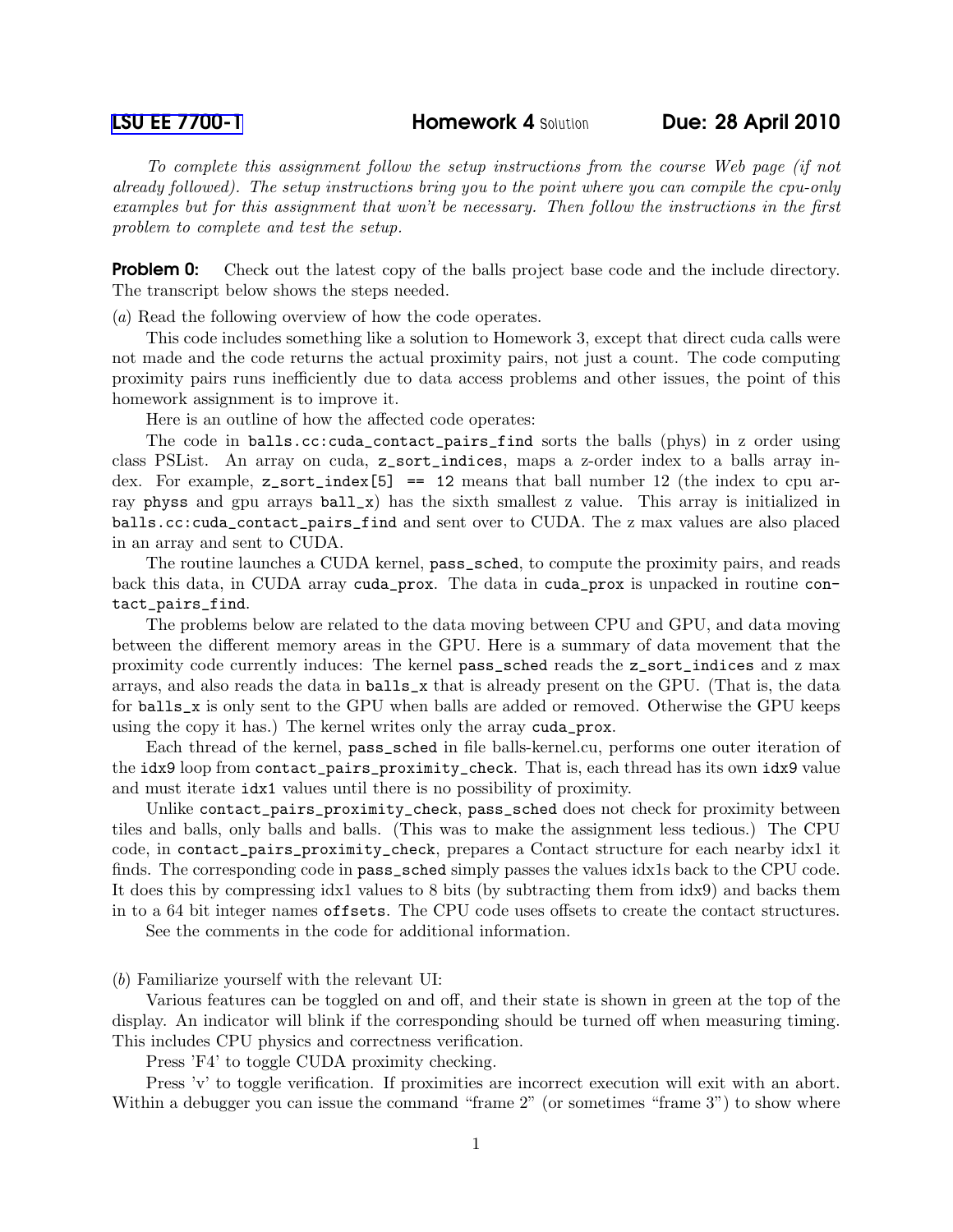the verification failed. There will be a statement like ASSERTS( something ) where something is false but should be true. Verification is time consuming and so there will be no speedup as long as its on. That's why the indicator blinks when it is on.

Press 't' to run a benchmark that drops thousands of balls on the platform with certain constants, such as friction set to special values. (Edit benchmark\_setup to change the behavior.)

Press 'T' to run the benchmark with fewer balls, this is helpful when on a slower system or testing slower code.

Press 'a' to switch between CPU and GPU physics.

Press 'c' to toggle between natural colors and color based on CUDA block assignment. (See VAR 'Color by Bock in Pass'.)

Press 'q' to toggle the value of variable World::opt\_debug between true and false. The current value is the first number after "Debug Options." The variable World::opt\_debug currently does nothing, it can be used to test ideas for your solution. Variable opt\_debug is also available in CUDA.

Press  $'Q'$  to toggle the value of variable  $Word:opt\_debug2$ . This also does nothing and is available for working on the assignment. Variable opt\_debug2 is also available in CUDA.

Timings for the scheduling pass are shown on the upper right (it will be necessary to make the window wider). CUDA Prox shows the time in the routine World::cuda\_contact\_pairs\_find(), Sched shows the total time for scheduling, CPU Prox shows the time in World::contact\_pairs\_find(). When there are many balls (press t) and the CPU is computing proximity the value of CPU Prox should be a large fraction of Sched. With CUDA computing proximity CPU Prox will be much smaller, it's not zero because the CPU must still compute tile interactions and it must unpack the CUDA data. These timings are provided by frame\_timer.user\_timer\_X calls, feel free to add your own calls to time other parts of the code.

The F2010 HW4 line shows whether CUDA proximity testing is one. The CPU test/ball shows how many proximity tests per ball are performed; total shows the total number of tests.

(*c*) Check out the code using the following transcript. Don't forget to update the include directory.

```
# Transcript of commands to check out and run code for
# this assignment.
```

```
[prompt] % cd ~
/home/faculty/koppel
```

```
# Check out a copy of the balls code into a directory named hw4.
    [prompt] % svn co -r 242 https://svn.ece.lsu.edu/svn/gp/proj-base/balls hw4
   A hw4/balls-shdr.cc
   A hw4/balls.png
```

```
# ...
```
Checked out revision 242.

# Check out or update the include directory.

```
# Because the repository include directory has changed this step needs
# to be repeated unless the last checkout was very recent.
# (An easier way to update is to execute ''svn update'' in the include
# directory.)
    [prompt] % svn co -r 242 https://svn.ece.lsu.edu/svn/gp/include
    A include/gl-buffer.h
```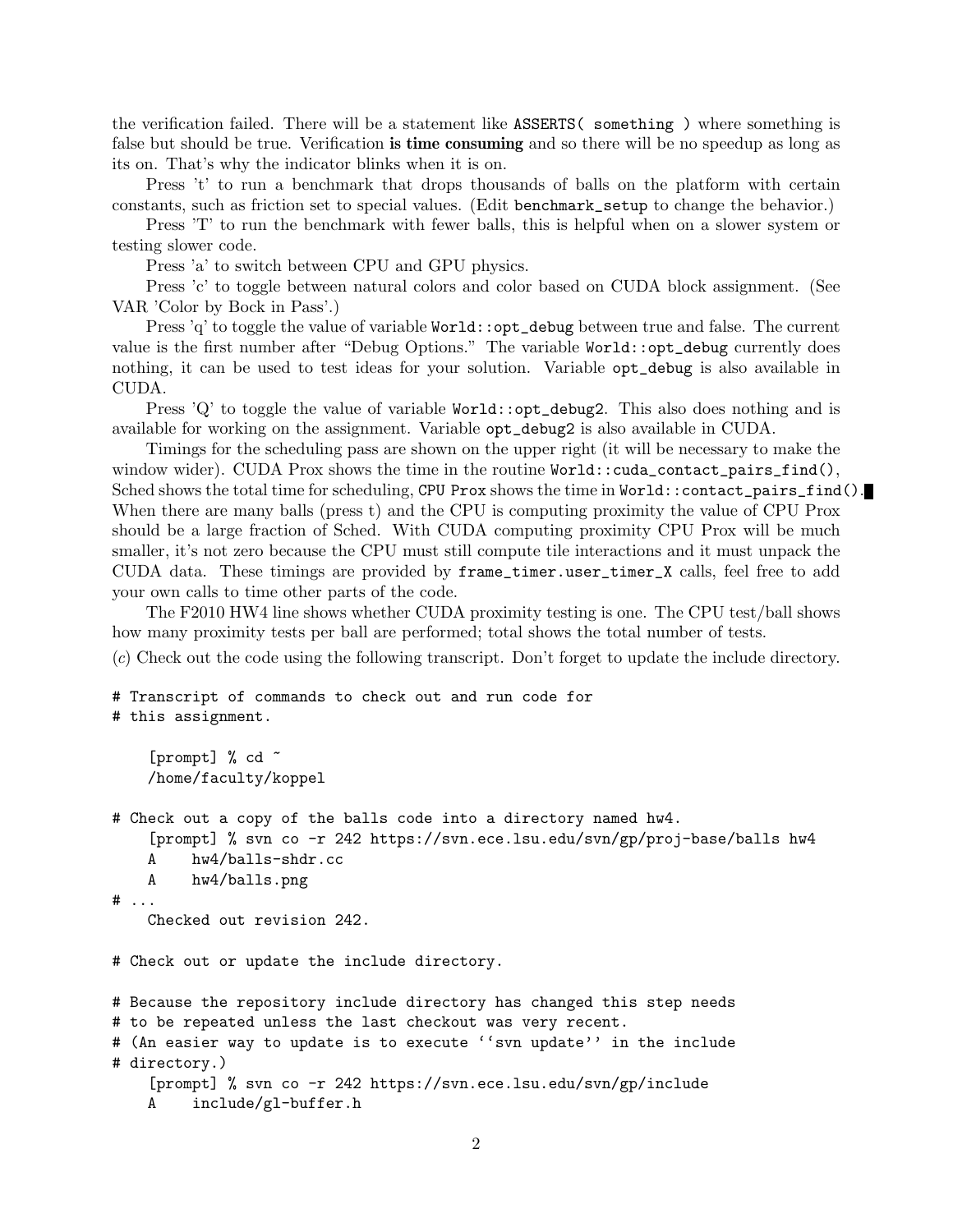```
A include/misc.h
   A include/texture-util.h
   A include/util.h
   A include/gp
   A include/glextfuncs.h
   A include/coord.h
   A include/pstring.h
   A include/shader.h
   A include/cuda-util.h
   Checked out revision 242.
# Go to the balls directory (named hw4), compile, and run the code.
    [prompt] % cd hw4
   /home/faculty/koppel/example/hw4
    [prompt] % make -i 4
   /usr/local/cuda/bin/nvcc -Xcompiler -Wall --ptxas-options=-v -I/usr/X11R6/include/
-I/opt/local/include -I../include -I../../include -g -Xcompiler -Wno-strict-aliasing
-Xcompiler -Wno-parentheses -c balls-kernel.cu
# ...
    [prompt] % balls
```

```
S GL_VENDOR: "NVIDIA Corporation"
S GL_RENDERER: "Quadro FX 3800/PCI/SSE2"
S GL_VERSION: "3.2.0 NVIDIA 190.53"
```
(*d*) Check out, build, and play a bit with the code.

**Problem 1:** In this problem determine various limits on how fast contact pairs can be computed. The limits will be measured in proximity tests per second, and called an execution rate. (A proximity test is what is done by an iteration of the idx1 loop in contact\_pairs\_proximity\_check.) Let  $n$  denote the number of balls and let  $p$  denote the average number of proximity tests per ball. The total work done by the code is then np proximity tests. Call the rate of proximity tests, measured in proximity tests per second, the execution rate.

Base your answers to the questions below on the GeForce 8800 GTX as described in the 2006 NVIDIA technical brief and on the code checked out above.

(*a*) Examine the PTX code for pass\_sched and estimate a number of instructions in a idx1 loop iteration. Choose a useful iteration or iterations. Provide the number of instructions and give the execution rate based on this number of instructions assuming a sufficiently large number of threads and unlimited memory bandwidth. Bonus points for usefully taking into account the fraction of proximity tests for which idx1 is nearby.

*The ptx code appears below. Within the loop there are special cases for which proximity will not be calculated, in those cases* incomplete *is set to something. Assuming those cases are rare, they won't be counted.*

*The number of instructions in the* idx1 *loop body is 66, the number that are executed when* incomplete *is not assigned and loop doesn't exit:* 66 − 8 = 58*. For* np *proximity tests the number of instructions would therefore be* 58np*.*

A GeForce 8800 GTX has 16 multiprocessors each having 8 cores, together they can execute  $16 \times 8 = 128$ *instructions per cycle. Based on the white paper, they execute at* 1.35 GHz *for a peak total instruction throughput of*  $128 \times 1.35 \times 10^9$  instructions per second.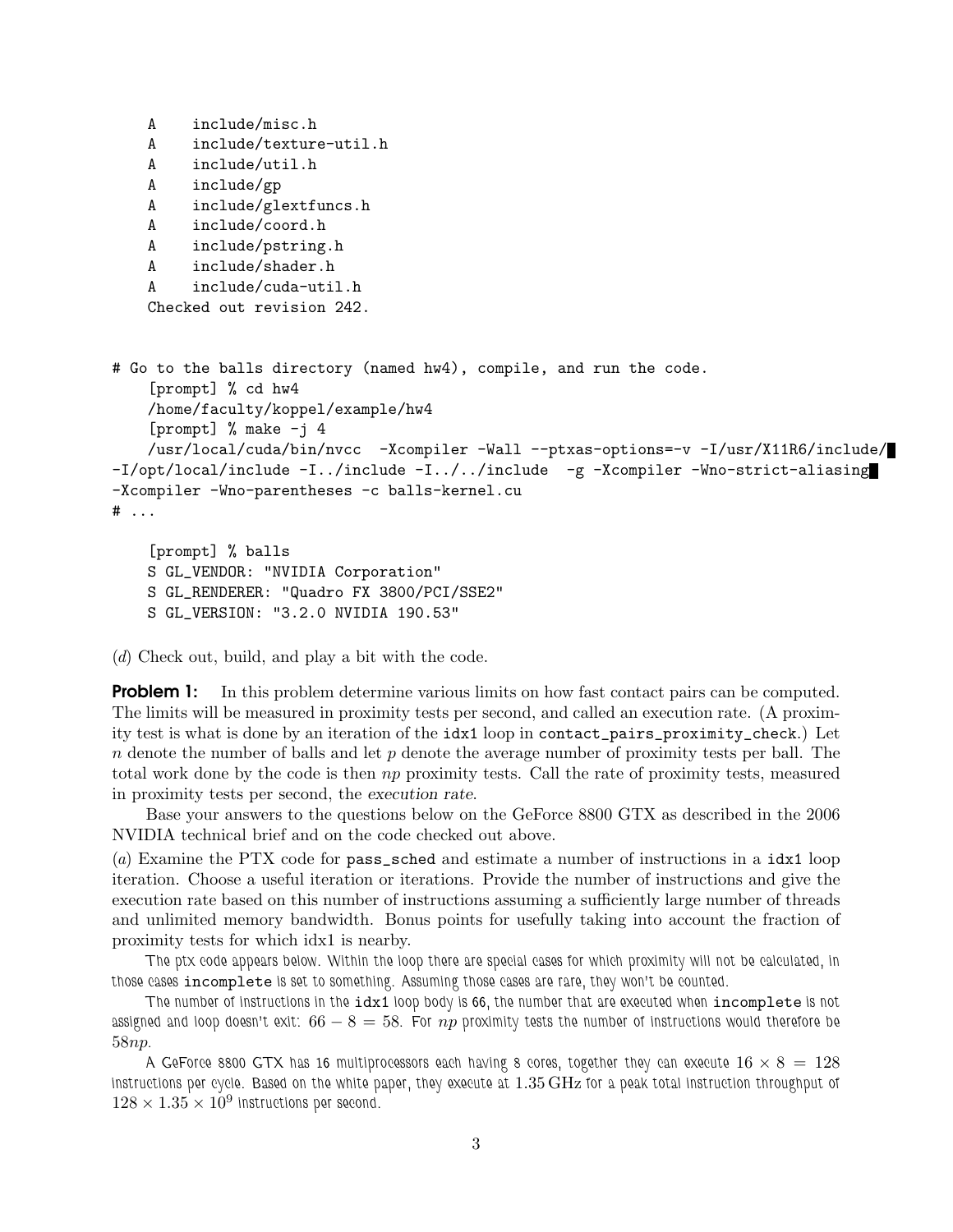The limit on execution rate is found by solving  $58np=128\times1.35\times10^9$  for  $np$ . This yields a execution rate of  $np = \frac{128 \times 1.35 \times 10^9}{58}$  or about 2.98 billion pairs per second. // SOLUTION: Body of idx1 loop. \$L\_2\_7938: //<loop> Loop body line 1048 .loc 3 1048 0 cvt.u64.s32 %rd17, %r8; mul.lo.u64 %rd18, %rd17, 4; add.u64 %rd19, %rd18, %rd16; ld.global.f32 %f15, [%rd19+0]; setp.lt.f32 %p4, %f15, %f14; @%p4 bra \$L\_2\_8194; //<loop> Part of loop body line 1048, head labeled \$L\_2\_7938 .loc 3 1050 0 add.u64 %rd20, %rd18, %rd2; ld.global.s32 %r12, [%rd20+0]; mov.u32 %r13, 0; setp.ge.s32 %p5, %r12, %r13; @%p5 bra \$Lt\_2\_9986; //<loop> Part of loop body line 1048, head labeled \$L\_2\_7938 .loc 3 1054 0 mov.s32 %r10, 116; bra.uni \$Lt\_2\_514; \$Lt\_2\_9986: //<loop> Part of loop body line 1048, head labeled \$L\_2\_7938 .loc 3 1056 0 cvt.u64.s32 %rd21, %r12; mul.lo.u64 %rd22, %rd21, 16; add.u64 %rd23, %rd22, %rd11; ld.global.v4.f32 {%f16,%f17,%f18,\_}, [%rd23+0]; .loc 3 1059 0 add.u64 %rd24, %rd22, %rd13; ld.global.v4.f32 {%f19,%f20,%f21,\_}, [%rd24+0]; .loc 3 134 0 sub.f32 %f22, %f2, %f17; sub.f32 %f23, %f1, %f16; sub.f32 %f24, %f3, %f18; mul.f32 %f25, %f22, %f22; mad.f32 %f26, %f23, %f23, %f25; mad.f32 %f27, %f24, %f24, %f26; mov.f32 %f28, 0f00000000; // 0 setp.eq.f32 %p6, %f27, %f28; @!%p6 bra \$Lt\_2\_10754; //<loop> Part of loop body line 1048, head labeled \$L\_2\_7938 mov.f32 %f29, 0f00000000; // 0 bra.uni \$Lt\_2\_10498; \$Lt\_2\_10754: //<loop> Part of loop body line 1048, head labeled \$L\_2\_7938 .loc 3 142 0 sqrt.approx.f32 %f29, %f27; \$Lt\_2\_10498: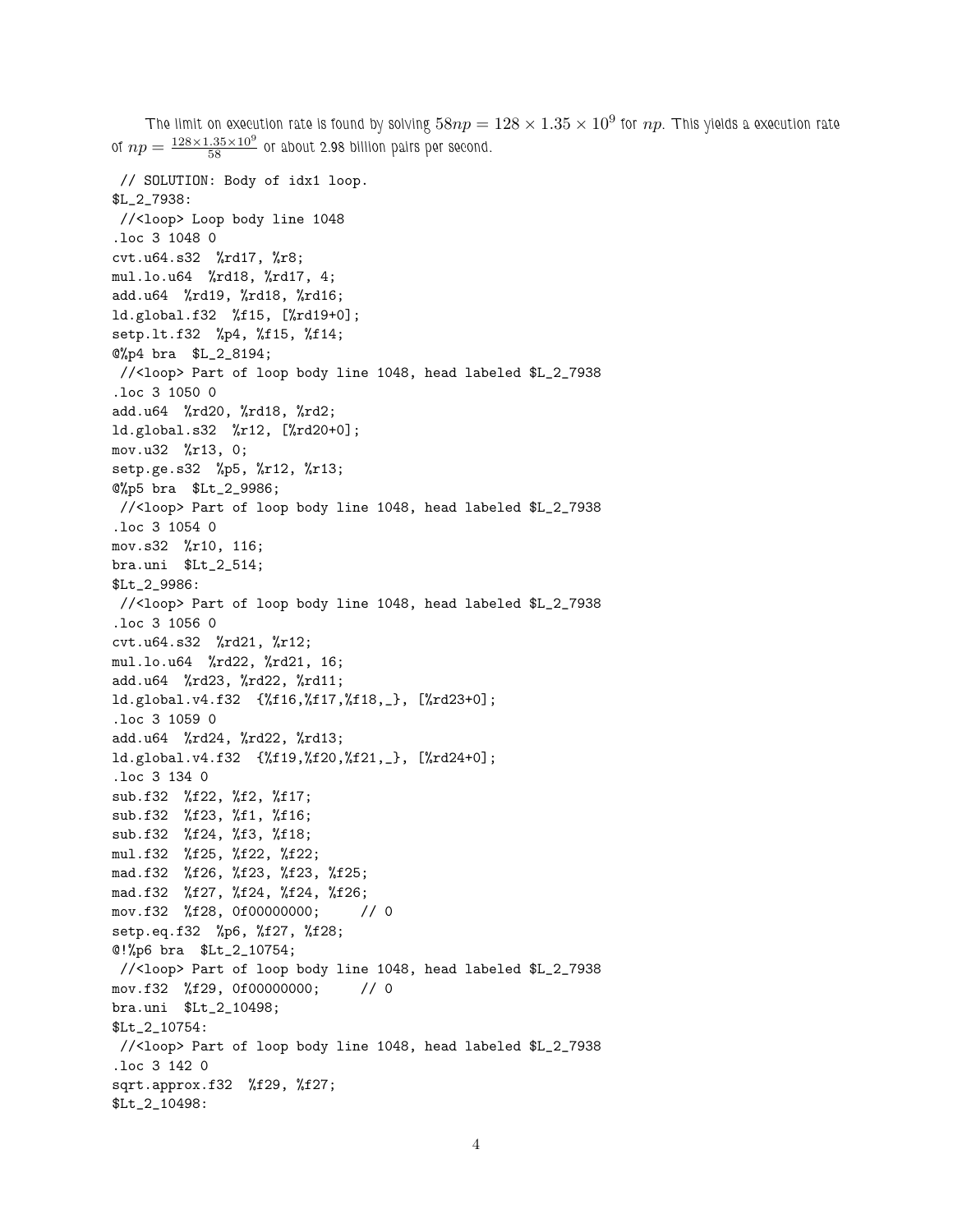//<loop> Part of loop body line 1048, head labeled \$L\_2\_7938 .loc 3 1072 0 sub.f32 %f30, %f6, %f20; sub.f32 %f31, %f5, %f19; sub.f32 %f32, %f7, %f21; ld.global.f32 %f33, [%rd23+12]; add.f32 %f34, %f33, %f4; mov.f32 %f35, 0f3f8ccccd; // 1.1 mul.f32 %f36, %f34, %f35; mul.f32 %f37, %f30, %f30; mad.f32 %f38, %f31, %f31, %f37; mad.f32 %f39, %f32, %f32, %f38; sqrt.approx.f32 %f40, %f39; .loc 3 1042 0 ld.param.f32 %f12, [\_\_cudaparm\_\_Z10pass\_schedif\_lifetime\_delta\_t]; .loc 3 1072 0 mul.f32 %f41, %f12, %f40; sub.f32 %f42, %f29, %f41; setp.lt.f32 %p7, %f36, %f42; @%p7 bra \$Lt\_2\_514; //<loop> Part of loop body line 1048, head labeled \$L\_2\_7938 mov.u32 %r14, 7; setp.le.s32 %p8, %r11, %r14; @%p8 bra \$Lt\_2\_11266; //<loop> Part of loop body line 1048, head labeled \$L\_2\_7938 mov.s32 %r10, 102; bra.uni \$Lt\_2\_11522; \$Lt\_2\_11266: //<loop> Part of loop body line 1048, head labeled \$L\_2\_7938 sub.s32 %r15, %r3, %r8; mov.u32 %r16, 254; setp.le.s32 %p9, %r15, %r16; @%p9 bra \$Lt\_2\_11778; //<loop> Part of loop body line 1048, head labeled \$L\_2\_7938 mov.s32 %r10, 111; bra.uni \$Lt\_2\_11522; \$Lt\_2\_11778: //<loop> Part of loop body line 1048, head labeled \$L\_2\_7938 .loc 3 1089 0 cvt.s64.s32 %rd25, %r15; shl.b64 %rd26, %rd15, 8; or.b64 %rd15, %rd25, %rd26; \$Lt\_2\_11522: \$Lt\_2\_11010: //<loop> Part of loop body line 1048, head labeled \$L\_2\_7938 .loc 3 1091 0 add.s32 %r11, %r11, 1; \$Lt\_2\_514: //<loop> Part of loop body line 1048, head labeled \$L\_2\_7938 .loc 3 1042 0 sub.s32 %r8, %r8, 1;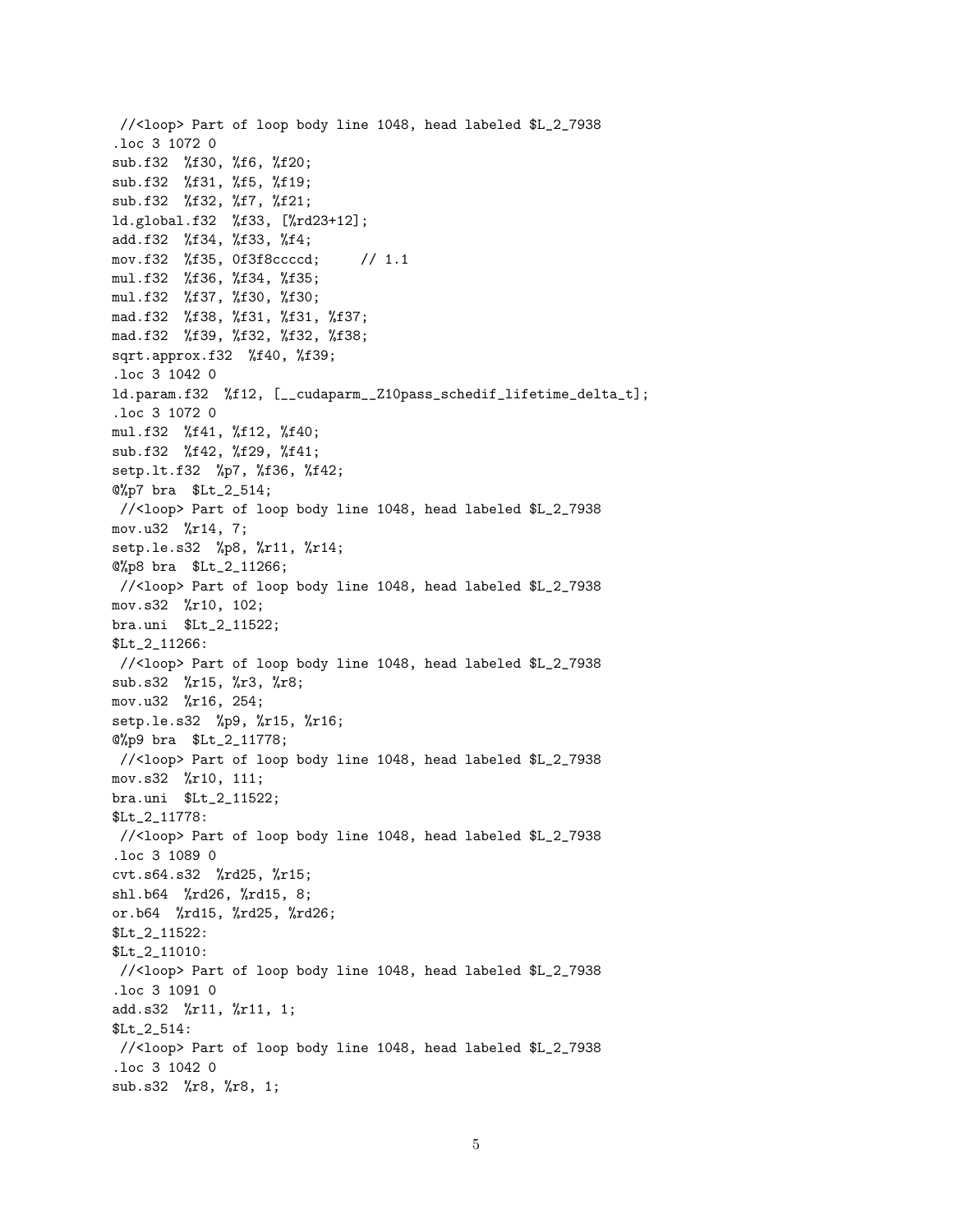mov.u32 %r17, 0; setp.ne.s32 %p10, %r10, %r17; @%p10 bra \$L\_2\_8194; //<loop> Part of loop body line 1048, head labeled \$L\_2\_7938 mov.u32 %r18, 0; setp.ge.s32 %p11, %r8, %r18; @%p11 bra \$L\_2\_7938; bra.uni \$L\_2\_8194;

(*b*) Compute the total amount of data sent from the CPU to the GPU for n balls.

*The additional data for computing proximity includes the* z sort indices *and* z sort z max*; each is 4 bytes per element or 8 bytes per ball. The total is then* 8n*.*

(*c*) Compute the execution rate based on the amount of data fetched from device memory to the multiprocessors. If a data item is fetched twice, count it twice, and if a memory fetch has a width of 32 bytes but only four bytes are used, count that as 32 bytes. See the CUDA Programming guide. Base the number of fetches on a machine with compute capability 1.3, but base the timing and bandwidth on the 8800. To get the execution rate first compute the total amount of data fetched for n balls and p tests per ball, then divide by the maximum data transfer rate (based on the  $8800$ ) description), then divide by np.

Refer to routine pass\_sched in the file ball-kernel.cu r 242. The data for  $idx9$  is fetched once per thread, based *on the tabulation below the size is 36 bytes per ball (and one thread handles one* idx9*), and the total transfer will be* 36n *bytes.*

*In contrast the* idx1 *ball is fetched within the loop, which iterates on average* p *times per ball. The data that is indexed using* idx1 z sort z max *and* z sort indices *will be fetched coherently, but the data fetched using* bidx *will not. This is taken into account in the tabulation below, which is for a device of compute capability 1.3.*

*Assuming* p ≫ n*, the data fetched per proximity test is* 72np *bytes. Based on the white paper, the GPU has a total off-chip bandwidth of* 86.4 *GBps. (See page 38 in the white paper.)*

*Based on a data limit the maximum execution rate is 1.2 billion proximity tests per second. Note that this is slower than the limit imposed just by instruction execution.*

|                  |               |    | Data for the 'idx9' ball. All accesses are coherent. Fetched once per thread. |
|------------------|---------------|----|-------------------------------------------------------------------------------|
| Variable         | Size          |    |                                                                               |
| z_sort_indices 4 |               |    |                                                                               |
| pos_rad9         | - 16          |    |                                                                               |
| vel9             |               |    | 16 (four elements are fetched, only 3 used)                                   |
|                  |               |    |                                                                               |
| Total            | 36 per ball   |    |                                                                               |
|                  |               |    | Data for idx1 ball. Fetched many times per thread.                            |
| Variable         | Size Req Size |    |                                                                               |
|                  |               |    | z_sort_z_max 4 4 Consecutive threads, consecutive elements.                   |
|                  |               |    | z_sort_indices 4 4 Consecutive threads, consecutive elements.                 |
| pos_rad          |               |    | 16 32 Based on minimum req size. Not coherent, index arbitrary.               |
| $v$ el $1$       |               |    | 16 32 Based on minimum req size. Not coherent, index arbitrary.               |
|                  | 40            | 72 |                                                                               |

(*d*) Compute the execution rate based upon the amount of data fetched, but assuming perfect coalescing and alignment and assuming unlimited multiprocessor cache (count a data item once, even if it was used multiple times).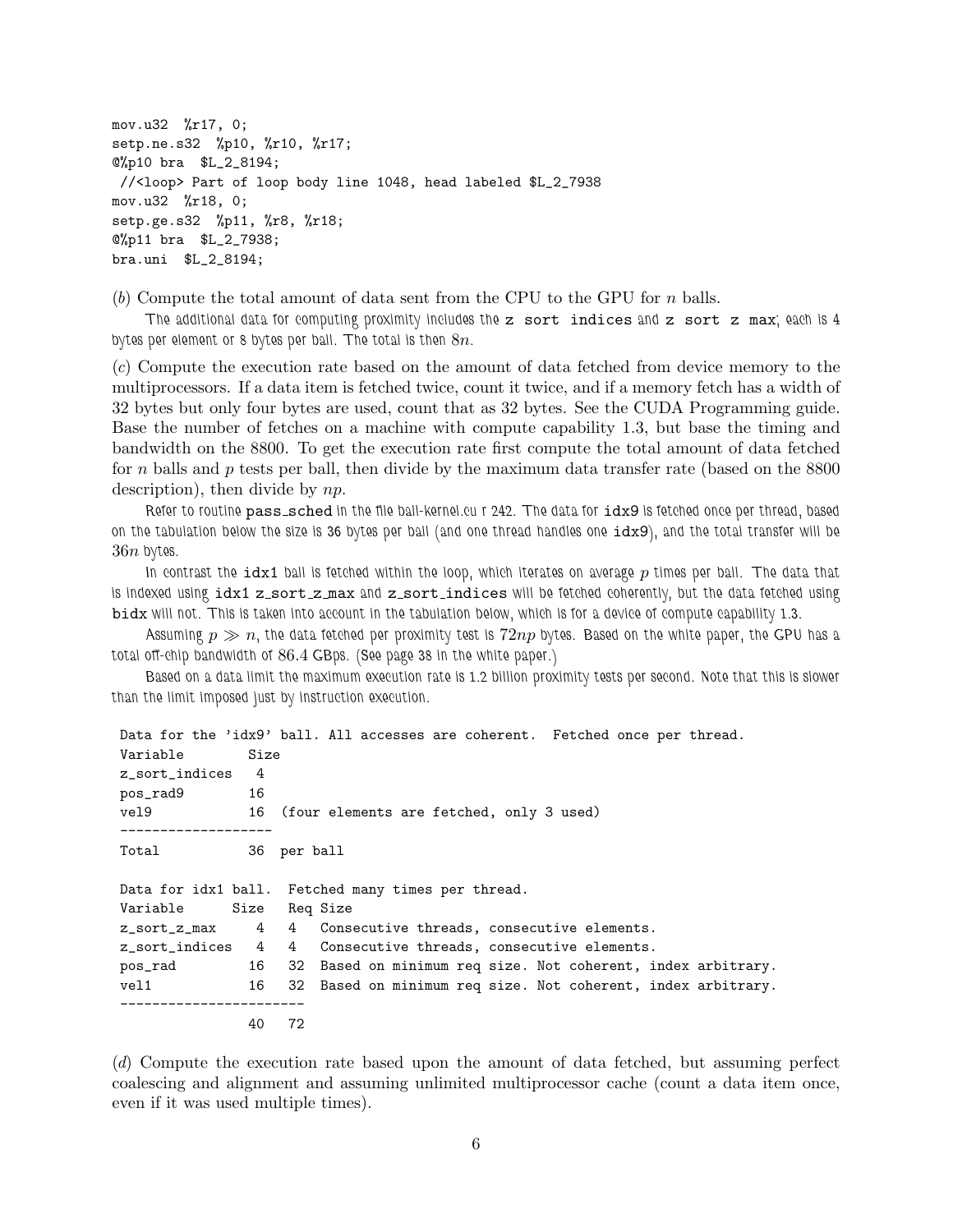*That would reduce the amount of data per pair to 40 bytes, so the limit would be 2.16 billion pairs per second, much closer to the instruction-limited rate though still slower.*

Problem 2: Improve performance of the code by using the texture cache. *Hint: This should only take a few lines of code.*

(*a*) Modify the code so that it uses the texture cache.

*The solution is checked in under revision 245. To check out the solution follow the instructions in Problem 0 except replace r 242 with r 245. The modified line is shown below, followed by the changes (for those who don't want to check out the code).*

[prompt] % svn co -r 245 https://svn.ece.lsu.edu/svn/gp/proj-base/balls hw4

```
Index: balls-kernel.cu
===================================================================
--- balls-kernel.cu (revision 242)
+++ balls-kernel.cu (revision 245)
@@ -983,6 +983,8 @@
// use in debugging.
__constant__ float3 *pass_sched_debug;
+texture<float4> balls_pos_tex;
+texture<float4> balls_vel_tex;
__global__ void pass_sched(int ball_count, float lifetime_delta_t);
 __device__ float ball_min_z_get
@@ -990,8 +992,16 @@
__host__ void
pass_sched_launch
-(dim3 dg, dim3 db, int ball_count, float lifetime_delta_t)
+(dim3 dg, dim3 db, int ball_count, float lifetime_delta_t,
+ void *pos_array_dev, void *vel_array_dev)
{
+ size_t offset;
+ const size_t size = ball_count * sizeof(float4);
+ const cudaChannelFormatDesc fd =
    + cudaCreateChannelDesc(32,32,32,32,cudaChannelFormatKindFloat);
+ cudaBindTexture(&offset, balls_pos_tex, pos_array_dev, fd, size);
+ cudaBindTexture(&offset, balls_vel_tex, vel_array_dev, fd, size);
+
  pass_sched<<<dg,db>>>(ball_count,lifetime_delta_t);
}
@@ -1023,10 +1033,11 @@
  // Fetch position, radius (packed in position vector), and velocity.
  //
- const float4 pos_rad9 = balls_x.position[bidx9];
+ const float4 pos_rad9 = tex1Dfetch(balls_pos_tex,bidx9);
  const float3 pos9 = xyz(pos_rad9);
```